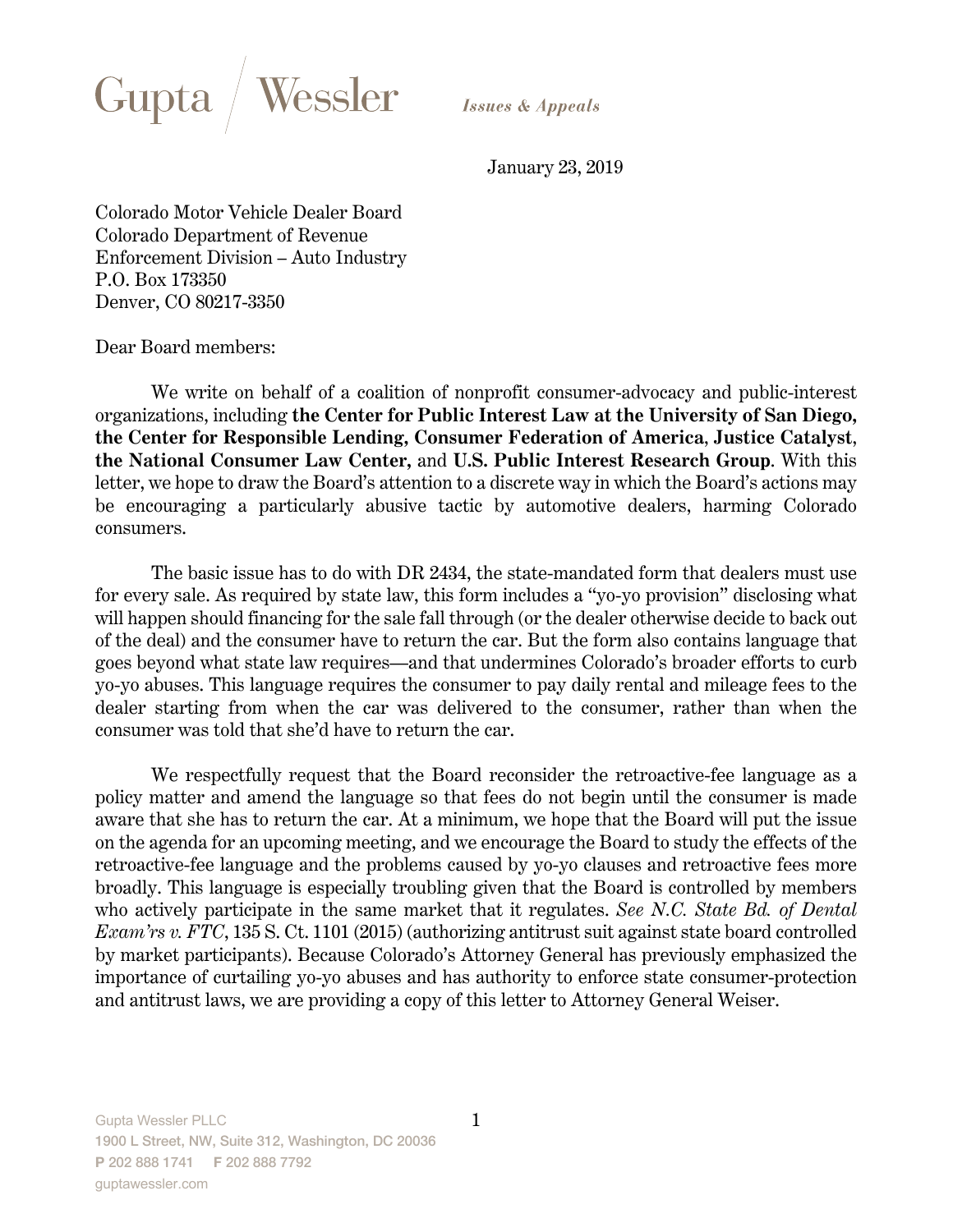## Wessler Gupta

#### **A. Background on yo-yo provisions**

*What is a yo-yo scam?* If a consumer agrees to buy a car from a dealership and then drives the car off the lot, you might think that the car is hers. But all too often that's not the case. Despite the fact that "automated systems can provide credit approvals for most consumers" within minutes, many car dealers don't obtain final approval for the financing when the sale is negotiated, opting instead to make what's known as a "spot delivery." Peter Valdez-Dapena, *The 'yo-yo' car sale trap*, CNN/Money, Sept. 14, 2004, https://goo.gl/qSbP7G; *see also*  Delvin Davis & Joshua M. Frank*, Car Trouble: Predatory Loans Burden North Carolina Consumers, Ctr. for Responsible Lending*, at 5 (Apr. 2009), https://goo.gl/7pssGr ("A dealer is usually able to arrange a financing decision with automated technology in less than 30 minutes of the consumer entering the showroom.").

A "spot delivery" refers to "the common practice of dealers negotiating sale prices and financing terms with consumers, but then sending the consumers home with the vehicle prior to obtaining firm lending offers under the negotiated terms." Comments of the Attorneys General of 31 States & the District of Columbia, *The FTC's Increased Roles in Regulating Auto Advertising, Sales and Lease Practices* 2, https://goo.gl/nFxzyD. Spot deliveries are common even though the dealer is typically the originating creditor for the sale and "can always find a buyer for the installment loan" (just not always at a healthy profit). NAT'L CONSUMER LAW CTR., AUTOMOBILE FRAUD 101 (2018), www.nclc.org/library. By using a spot delivery, dealers can "back out of the deal" if they cannot "sell the loan paper at a large enough profit." *Id.*

Spot deliveries are particularly attractive to unscrupulous dealers because they facilitate yo-yo schemes. A yo-yo scheme is when a dealer "sends the customer off the lot driving the newly purchased car only to call the customer back several days later to say (sometimes untruthfully) that financing could not be arranged at the original terms and the consumer must sign new documents at a higher interest rate or other worse terms." John W. Van Alst, *Fueling Fair Practices*, NAT'L CONSUMER LAW CTR. 7 (2009). Yo-yo schemes allow dealers to extract additional profit, often from unsuspecting consumers, by later threatening to cancel the transaction if additional terms are not met. The trick is to "make the consumer believe the deal is final so that the consumer does not consider purchasing a different car elsewhere." Delvin Davis, *Deal or No Deal: How Yo-Yo Scams Rig the Game against Car Buyers*, CTR. FOR RESPONSIBLE LENDING, at 2 (Apr. 2012).

Yo-yo schemes are effective for both psychological and economic reasons. Psychologically, they take advantage of a phenomenon called "loss aversion," which recognizes that "changes that make things worse (losses) loom larger [in our minds] than improvements or gains" of an equivalent amount. Daniel Kahneman et al., *Anomalies: The Endowment Effect, Loss Aversion, and Status Quo Bias*, 5 J. Econ. Persp. 193, 199 (1991). Because of loss aversion, many people will pay more to keep an item than they would pay to acquire it in the first place. That is especially true of a car—the most expensive purchase most people make aside from their homes. Once a consumer drives off with a car, she is likely to become attached to it, telling friends and family about it, and is especially vulnerable to manipulation. Moreover, many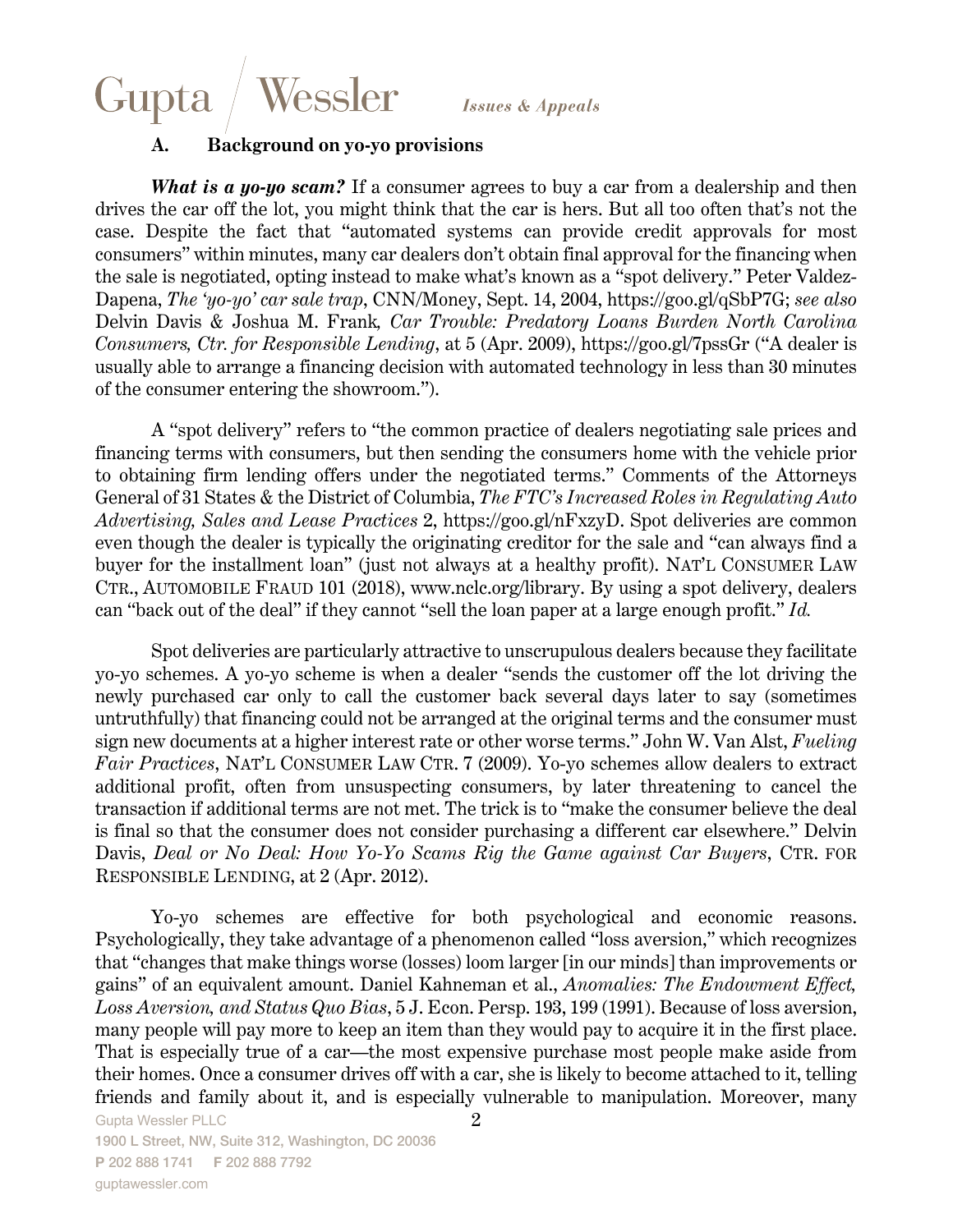# Gupta Wessler

**Issues & Appeals** 

consumers do not understand their rights and "never think to do anything other than renegotiate the purchase agreement." Valdez-Dapena, *The 'yo-yo' car sale trap*.

Economically, yo-yo schemes allow dealers, in their initial negotiations with consumers, to offer "any interest rate, even low teaser rates they knowingly may not be willing or able to honor," thereby enticing the consumer into signing a contract "without any significant risk" to the dealer. Davis, *Deal or No Deal*, at 4. The dealer can press its economic advantage further by forcing the consumer to give up more than just the car if a new deal cannot be reached. This can happen in a couple of different ways. The dealer can "refuse to return the consumer's tradein vehicle or the consumer's down payment" if the consumer is unwilling to renegotiate a deal. Id. Or the dealer can achieve the same effect by charging fees for using the car. If the fees are retroactive to the date the consumer drove the car off the lot, rather than when she became aware that she had to return the car, the consumer may already owe the dealer hundreds or even thousands of dollars when the dealer gives her the bad news. "Under the mounting pressure of the situation, many consumers agree to the new loan terms." *Id.*

To measure the prevalence of yo-yo schemes and their different permutations, the Center for Responsible Lending (or CRL) has surveyed five professional organizations working with over 2,100 consumers facing auto-finance-related issues. *See* Delvin Davis, *Deal or No Deal: How Yo-Yo Scams Rig the Game against Car Buyers*, CTR. FOR RESPONSIBLE LENDING (Apr. 2012). Although this survey was conducted several years back, it still gives us a helpful glimpse into the practice.

In the survey, more than a quarter of the consumers (590) said they'd experienced a yoyo scam. *Id.* at 1. These consumers faced various high-pressure tactics to agree to a more expensive loan: more than half were told that their trade-in or down payment would not be returned, while a little under half were told they would be charged either a rental, usage, or restocking fee for the time they had the car. *Id.* at 6 fig.3. These consumers could either agree to a new deal that would cost them more to repay, or they'd be forced to part with something of value (their down payment, trade-in vehicle, or fees) in addition to returning the car.

Faced with the Hobson's choice of losing money now or losing it later, roughly threequarters of those who experienced a yo-yo scam renegotiated an arrangement on the dealer's terms. They "wound up with new financing at a higher interest rate," or with a cheaper car than the one they originally purchased, or both. *Id.* at 7 fig.4. The other quarter ended up not buying a car from the dealer at all—meaning that they may have also lost their down payment or tradein vehicle, or owed fees.

As bad as this is, it is notable that, unlike in Colorado, rental or mileage fees are typically imposed only if the consumer does not immediately return the vehicle after being told that the deal is off, and only for the *additional* days that the consumer keeps the car. The one yo-yo provision in the addendum to the CRL study that involved fees, for example, reads as follows: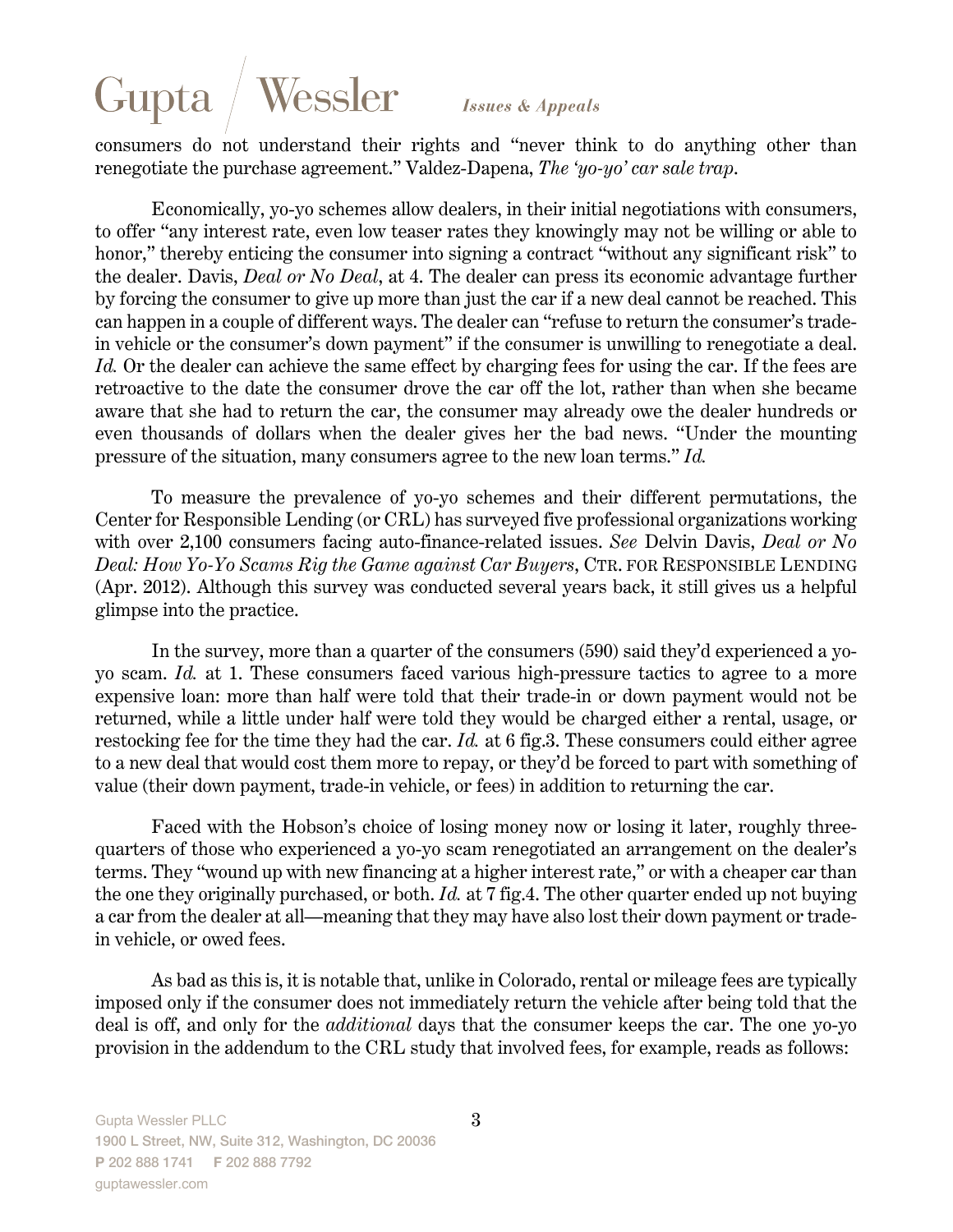

If Jerry's Ford does not receive approval from a financial institution to finance the Agreement on terms acceptable to Jerry's Ford . . . Customer will, upon written or oral notice from Jerry's Ford, return the Vehicle within twenty-four hours, in the same condition as when delivered, normal wear expected. If the Customer complies, any down payment and/or trade-in will be returned to the Customer and the Agreement shall be rescinded.

**If the Vehicle is not returned within twenty-four hours of the notice, the Customer agrees to pay Jerry's Ford for the use of the Vehicle computed as follows:** \$75.00 per day or part thereof during which the Vehicle **remained in the Customer's possession**, and \$20 for every mile driven. Customer also agrees to pay Jerry's Ford any cost incurred in repairing damage to the Vehicle which occurred while in the Customer's possession, or of reconditioning or recovering the Vehicle.

Id. at 17. Although this contract is from 2002, it provides a helpful data point for what a typical fee-based yo-yo provision might look like. And again, unlike in Colorado, fees are not retroactive in this model form.

*Colorado's efforts to curb yo-yo abuses.* With so many possibilities for abuse, it's no wonder that law enforcement, consumer advocates, and industry groups alike have criticized spot deliveries and yo-yo schemes. As the Attorneys General of 31 states and the District of Columbia put in a 2011 letter, "it is difficult to find a more abusive practice in the context of auto sales and financing than a yo-yo sale, a practice which gives the dealer an extraordinarily unfair advantage over a consumer—and which distorts the marketplace and hurts competition almost as much as it hurts consumers." Comments of the Attorneys General of 31 States, at 4.

For this reason, many states (including Colorado) have "attempted to limit this practice, without an outright prohibition." Val Alst, *Fueling Fair Practices*, at 13 n.22 (naming Colorado as a leader in reform). Since at least 2000, the state has specified that it is unlawful for an auto dealer to do any of the following:

- "guarantee<sup>[]</sup> to a purchaser or lessee of a motor vehicle" that he or she "has been approved for a consumer credit transaction if the approval is not final,"
- "sell[] or lease[] [a] vehicle that has been traded in before the purchaser or lessee has been approved for a consumer credit transaction . . . if the approval is a condition of the purchase or lease," or
- "[f]ail[] to return to the consumer any collateral or down payment tendered by the consumer conditioned upon a guarantee by a motor vehicle dealer . . . that a consumer credit transaction . . . has been approved if the approval was a condition of the sale or lease and if the financing is not approved and the consumer is required to return the vehicle."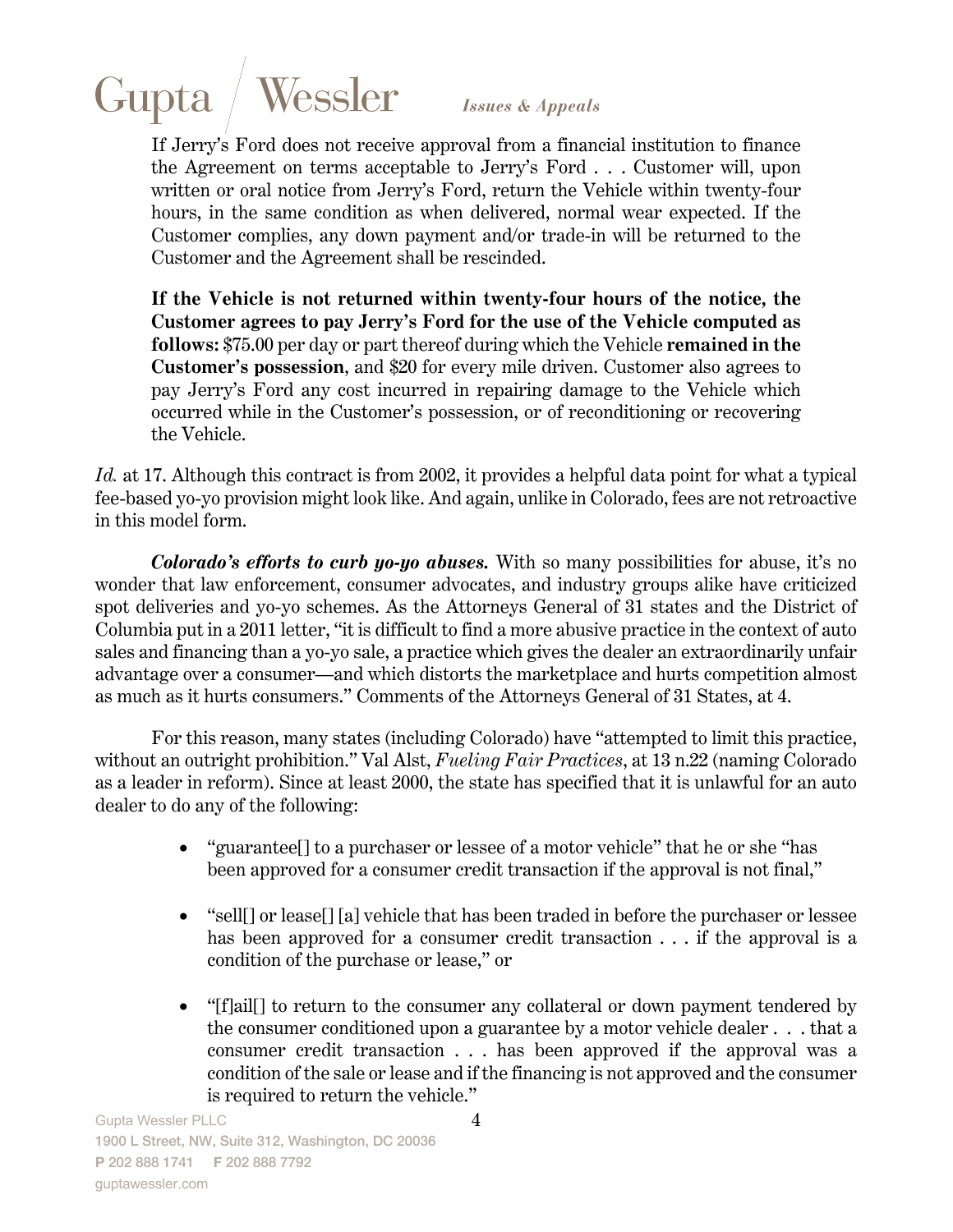## Gupta Wessler

**Issues & Appeals** 

### COLO. REV. STAT. § 6-1-708(1)(a)(I)–(III).

Previous Colorado Attorneys General have called for even tighter regulations. In 2011, for example, Republican Attorney General John Suthers joined the Attorneys General of 30 other states in urging the Federal Trade Commission (or FTC) to "[b]ar dealers from charging consumers for mileage or wear and tear or for any other reason pending approval of financing"—that is, until the consumer is made aware that financing has not been approved. Comments of the Attorneys General of 31 States, at 4. The letter he joined also recommended that the FTC "[b]ar dealers from retaining portions of down payments or deposits when a deal falls through," among many other proposed changes. *Id.*

As things stand today, auto dealers in Colorado may still engage in yo-yo financing. But state law mandates the disclosure of the terms of any yo-yo provision, to be implemented by Board regulation. *See id.* § 12-6-104(3)(k)(I)(E). We will now turn to this particular regulation.

#### **B. The Board's regulation of yo-yo provisions**

The key action that the Board has taken with respect to yo-yo provisions flows from the Board's statutory authority to "prescribe a form or forms to be used as a part of a contract for the sale of a motor vehicle" by any auto dealer. *Id.*  $\S$  12-6-104(3)(k)(I). The legislature has mandated that this form "shall include" certain information, *id.*, and that it "shall be mandatory for the sale of any motor vehicle."  $Id. \S$  12-6-104(3)(k)(III).

Among the information required by statute is a provision that governs spot deliveries. The statute provides that the form must include a statement "in bold-faced type" describing what will happen "in the event that financing cannot be arranged in accordance with the provisions stated in the contract, and the sale is not consummated." *Id.* § 12-6-104(3)(k)(I)(E). The statement must inform the purchaser that, in that scenario, fees will be imposed: he or she "shall agree to pay a daily rate and a mileage rate for use of the motor vehicle." This "daily rate and mileage rate shall be specified and agreed upon by the parties and entered in writing on the contract." *Id.* Given this language, it is theoretically possible that fees could be set to zero. But anecdotal evidence suggests that this rarely (if ever) happens.

The statutory language provides an end date for the imposition of fees under this provision: fees may be charged only "until such time as financing of the purchase price of such motor vehicle is arranged," or "until the purchase price is paid" in full. *Id.* Presumably, if the car is returned before either of these events, that would also have the effect of ending the fees. Further, the Board has promulgated a regulation limiting fees to ten calendar days after they begin. *See* 1 COLO. CODE REGS. § 205-1 (2017).

By contrast—and importantly—the statute does not specify a *starting* date for imposition of fees. But, in response to this statutory silence, the Board has included a provision in the required form that says: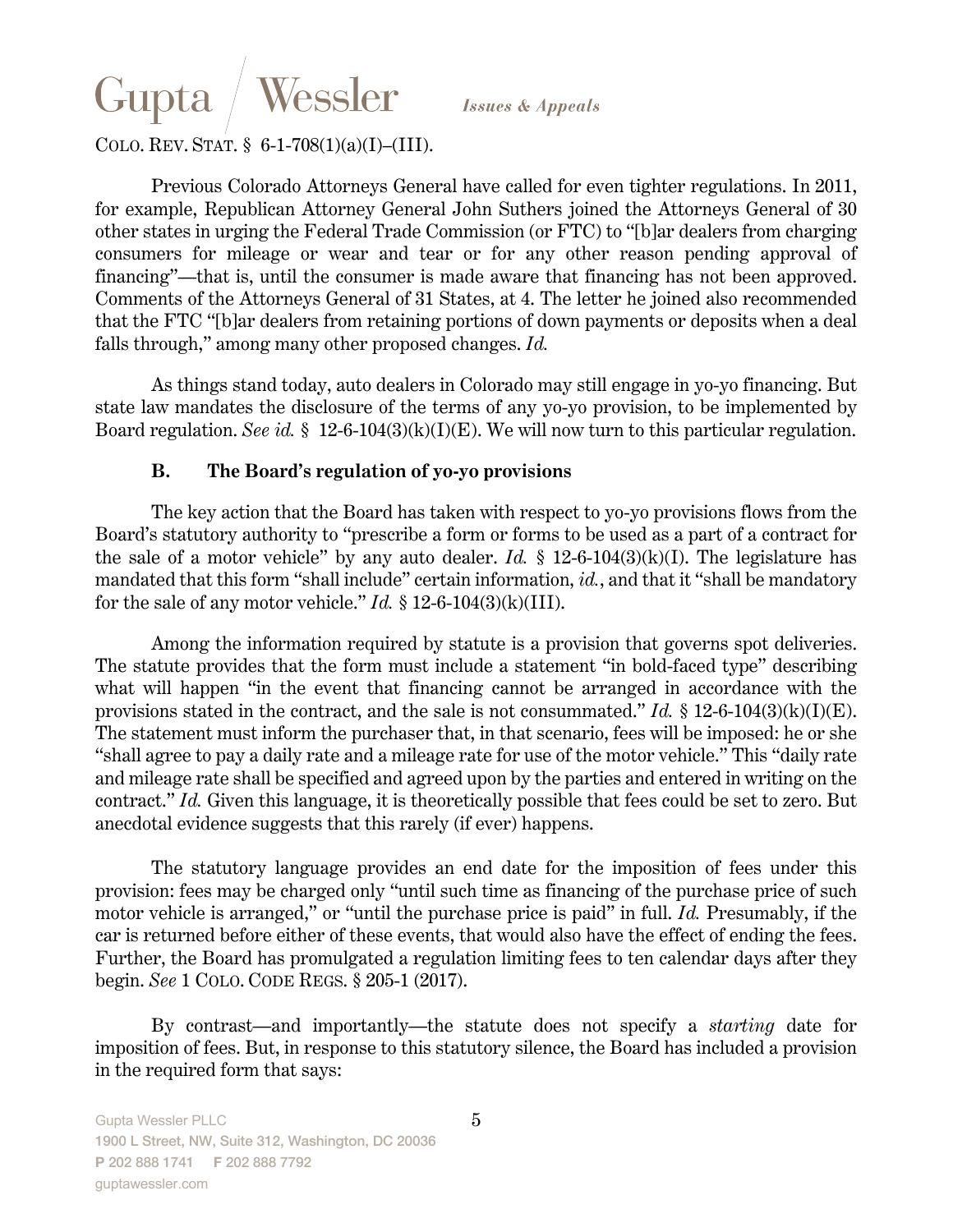# Gupta Wessler

*Issues & Appeals* 

"If financing is not arranged in accordance with your Contract and the sale is not consummated, you agree to pay  $\frac{1}{2}$  per day and  $\frac{1}{2}$  per mile from **the date of delivery** until you return the vehicle to the Dealer. The amount you agree to pay per day and per mile is negotiable."

*See* DR 2434, Disclosures Required as Part of a Motor Vehicle/Powersports Vehicle Sale, https://goo.gl/NcDf7M (May 26, 2016 version).

Significantly, under this provision (which cannot be altered by dealers), these fees begin "from the date of delivery"—not the date the buyer is made aware that financing has not been arranged. This language is not required by statute. It stands in contrast to the example contract provided in the CRL study. And it's much less consumer-friendly: It eliminates the consumer's ability to avoid fees, and provides a considerable amount of leverage to the dealer who informs the buyer that financing has not been secured under the original terms of the agreement and wants to renegotiate the terms. If the buyer would lose hundreds of dollars or more by walking away from the deal, she will be more likely to agree to new (and potentially predatory) terms.

As a result, it seems likely that the Board's discretionary decision to mandate that rental fees begin on the date of delivery, rather than the date the consumer learns that financing has fallen through, has significantly harmed consumers. The Board should therefore change the language to have the fees imposed only after the consumer has been told that financing could not be obtained under the agreed terms.

 We would appreciate the opportunity to discuss this matter further, and to have the Board address the issue at an upcoming meeting. You may contact Jon Taylor of Gupta Wessler PLLC at (202) 888-7566 or jon@guptawessler.com. We look forward to hearing from you.

Sincerely,

Mike Landis, U.S. Public Interest Research Group Gupta Wessler PLLC

 $\mathcal{F}$  Duidget Fagateg Shamme

Bridget Gramme, Brian Shearer, The Center for Public Interest Law Justice Catalyst at the University of San Diego

 $\chi_{\phi\chi}$  ,  $\chi_{\phi\chi}$ 

Gupta Wessler PLLC 1900 L Street, NW, Suite 312, Washington, DC 20036 **P** 202 888 1741 **F** 202 888 7792 guptawessler.com

6